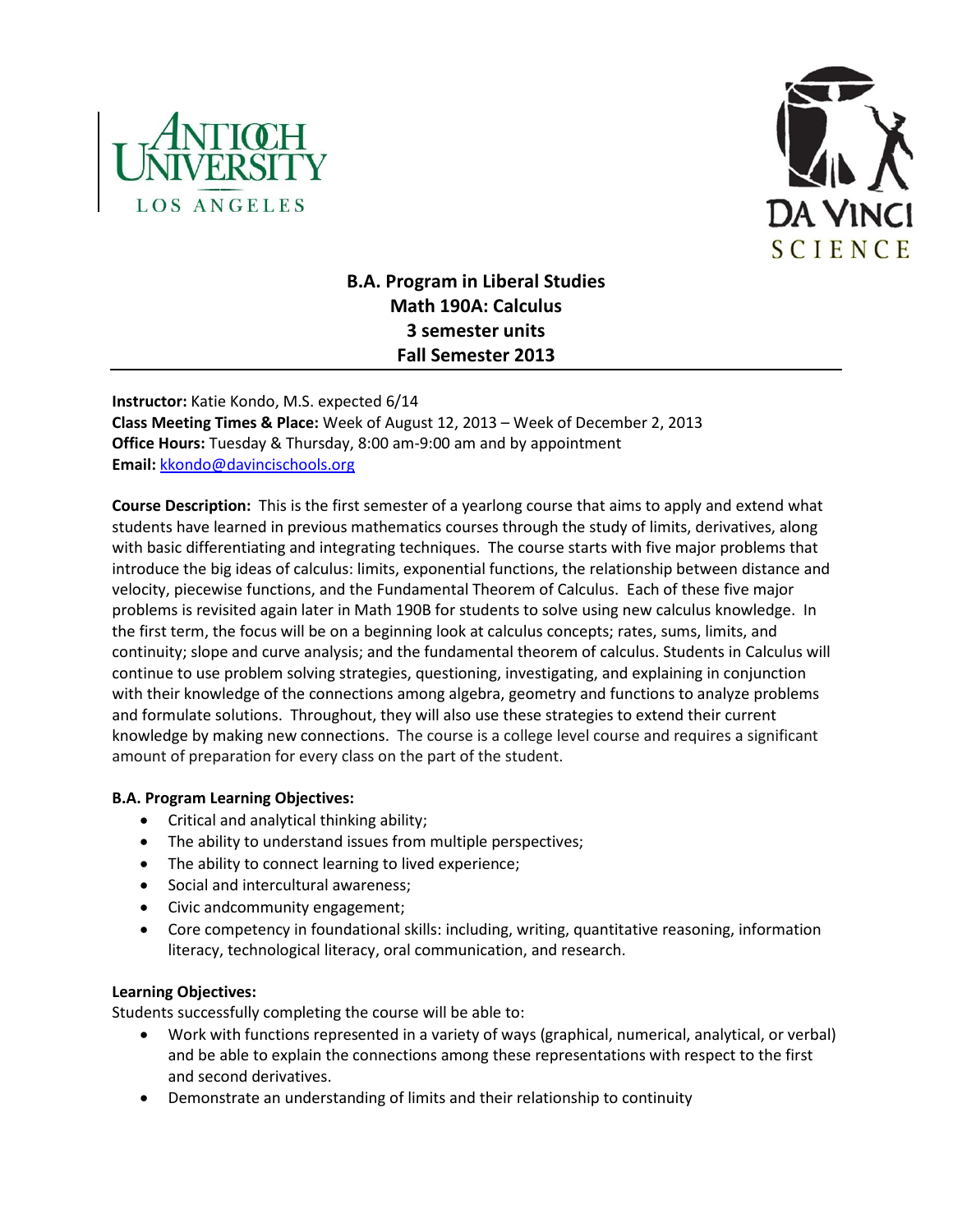- Explain the relationship between variables of distance, velocity and acceleration and connect them to their graphical representations
- Articulate their understanding of the derivative in terms of a rate of change and local linear approximation, and should be able to use derivatives to explain and solve a variety of problems.
- Explain the relationship between the derivative and the elements of the curve, extending their understanding of the derivative in application to trigonometric functions

## **Evaluation Criteria:**

The final evaluation will address the extent to which students have met the learning objectives listed above, as demonstrated in:

- Active contributions to small group and classroom discussion demonstrating constructive dialogue with peers
- Development of understanding of the selected texts and analytical skills over the course of the term, including in projects, quizzes, and exams.

Additionally, the specific components of the course grade are constructed as follows:

- Participation 5%
- Quizzes & Chapter Exams 35%
- Homework Assignments/Problem Sets 15%
- Other Written and Collaborative Projects 20%
- Final Exam 25%

The homework in the "Review & Preview" section of each lesson reinforces skills and concepts learned in the lesson, as well as practices and enriches previously introduced material and prepares students for upcoming topics. The homework problems also allow students to apply concepts and skills in new contexts and to deepen their understanding by solving the same type of problem in different ways.

# **Attendance Policy**

Students are expected to attend all class sessions and participate as required in the syllabus. Students missing more than 4 class sessions must make up the missed time by completing assignments per instructors direction, students missing more than 10 class sessions will not receive credit for the course. See AULA General Catalog, 2010-2012 (p. 59) for university policy.

#### **Incomplete Policy**

Per University policy, students must complete all course work by the deadlines stated in the syllabus. If a student anticipates not being able to complete required work by the end of the term, the student may request an Incomplete from the instructor. Incompletes are awarded at the discretion of the instructor. See *AULA General Catalog, 2010-2012*, (p.63) for university policy.

# **Plagiarism Policy**

Plagiarism – that is, the intentional or unintentional borrowing of another person's ideas, images, research, or data without citation -- is a serious breach of academic integrity that results in sanctions, including dismissal from the University. Please consult Purdue Online Writing Lab <http://owl.english.purdue.edu/owl/resource/589/01/> for specific guidance on avoiding plagiarism while taking notes, summarizing, paraphrasing, and quoting from sources. Students committing plagiarism will be also be subject to disciplinary action from DaVinci Schools as well as from the University.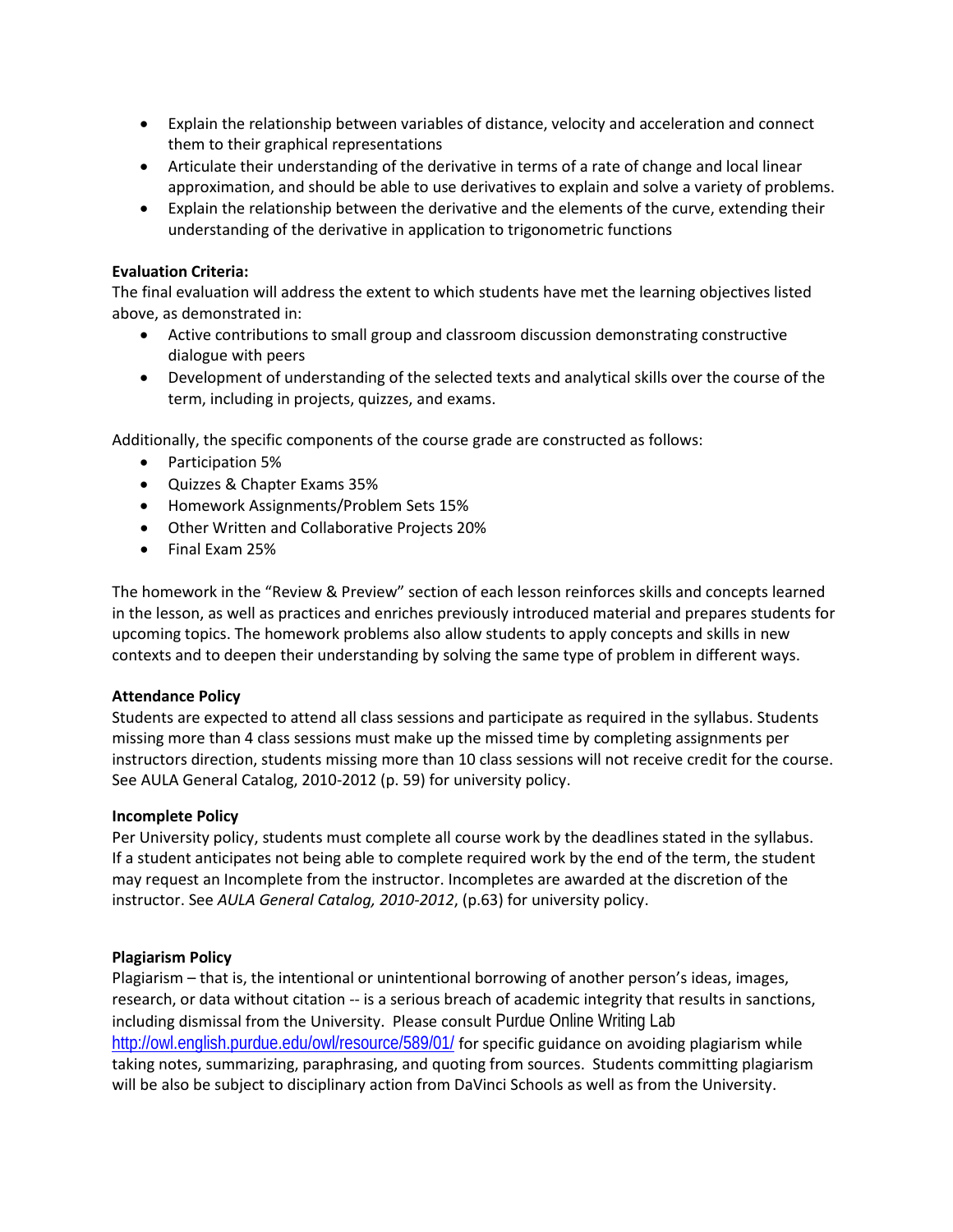#### **Reasonable Accommodation for Students with Disabilities**

Antioch University is committed to providing reasonable accommodations to qualified students with disabilities in accordance with Section 504 of the Rehabilitation Act of 1973 and the Americans with Disabilities Act of 2008. Students with disabilities may contact the Disability Support Services office to initiate the process and request accommodations that will enable them to have an equal opportunity to benefit from and participate in the institution's programs and services. Students are encouraged to do this as early in the term as possible, since reasonable accommodations are not retroactive. The Disability Support Services office is available to address questions regarding reasonable accommodations at any point in the term.

For more information, please contact Josh Williams, Director of Student Affairs, extension 441, [jwilliams10@antioch.edu,](mailto:jwilliams10@antioch.edu) room A2041.

### **Antioch University Policies:**

Antioch University is committed to building a vibrant and inclusive educational environment that promotes learning and the free exchange of ideas. Our academic and learning communities are based upon the expectation that their members uphold the shared goal of academic excellence through honesty, integrity, and pride in one's own academic efforts and respectful treatment of the academic efforts of others.

All students are expected to comply with Antioch University policies, including the Title IX Sexual Harassment and Sexual Violence Policy and the Student Conduct Policy.

To access academic, student, and other university policies are available online: [http://aura.antioch.edu/au\\_policies/](http://aura.antioch.edu/au_policies/)

#### **Required Text:**

Cho, C. (Ed.). (2010). *College Preparatory Mathematics: Calculus*. Sacramento, CA: CPM Educational Program.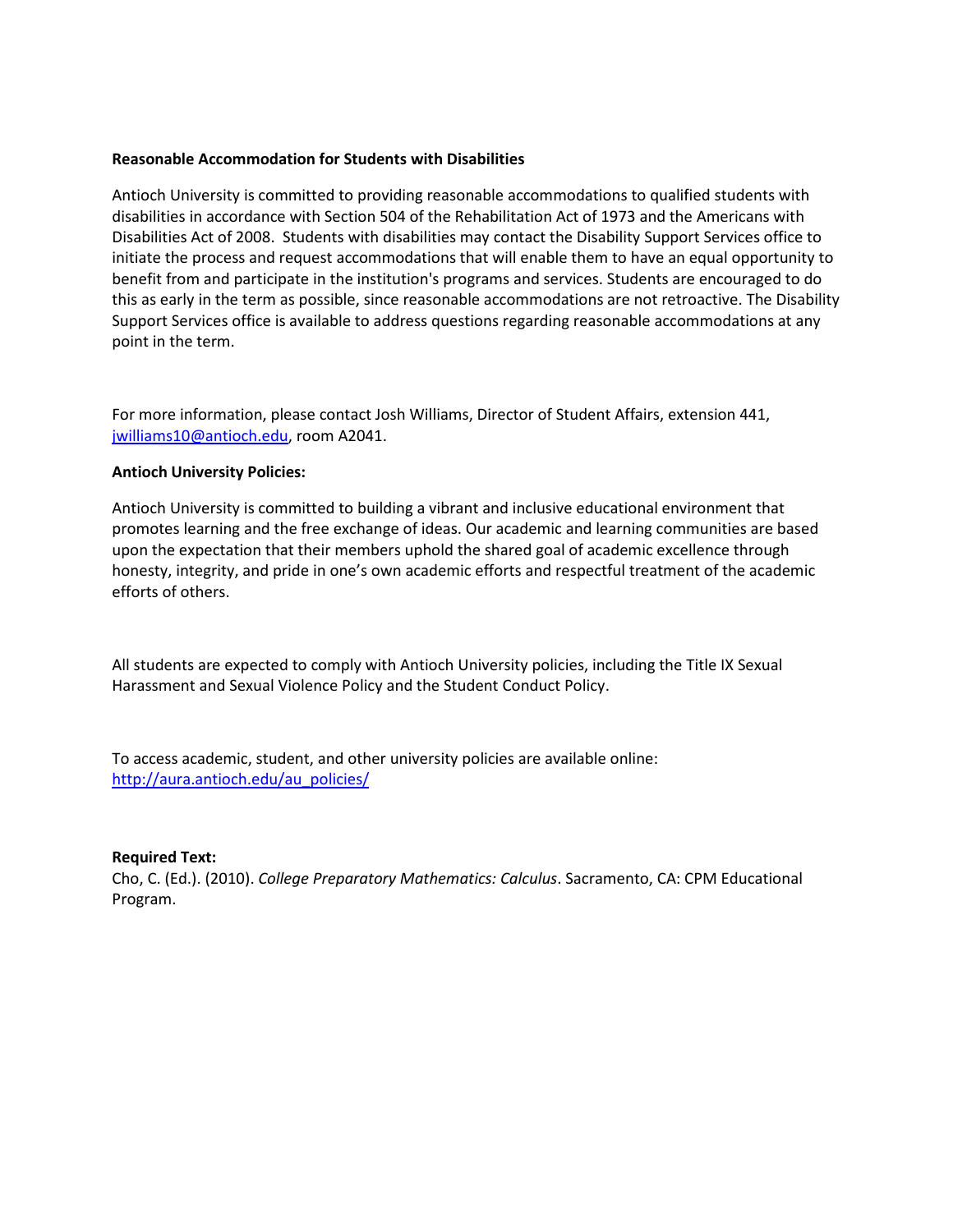*Tentative* **Schedule, Outline of Class Activities, Lessons, Assessments & Assignments:** *Chapter 1: A Beginning Look at Calculus* Weeks 1-3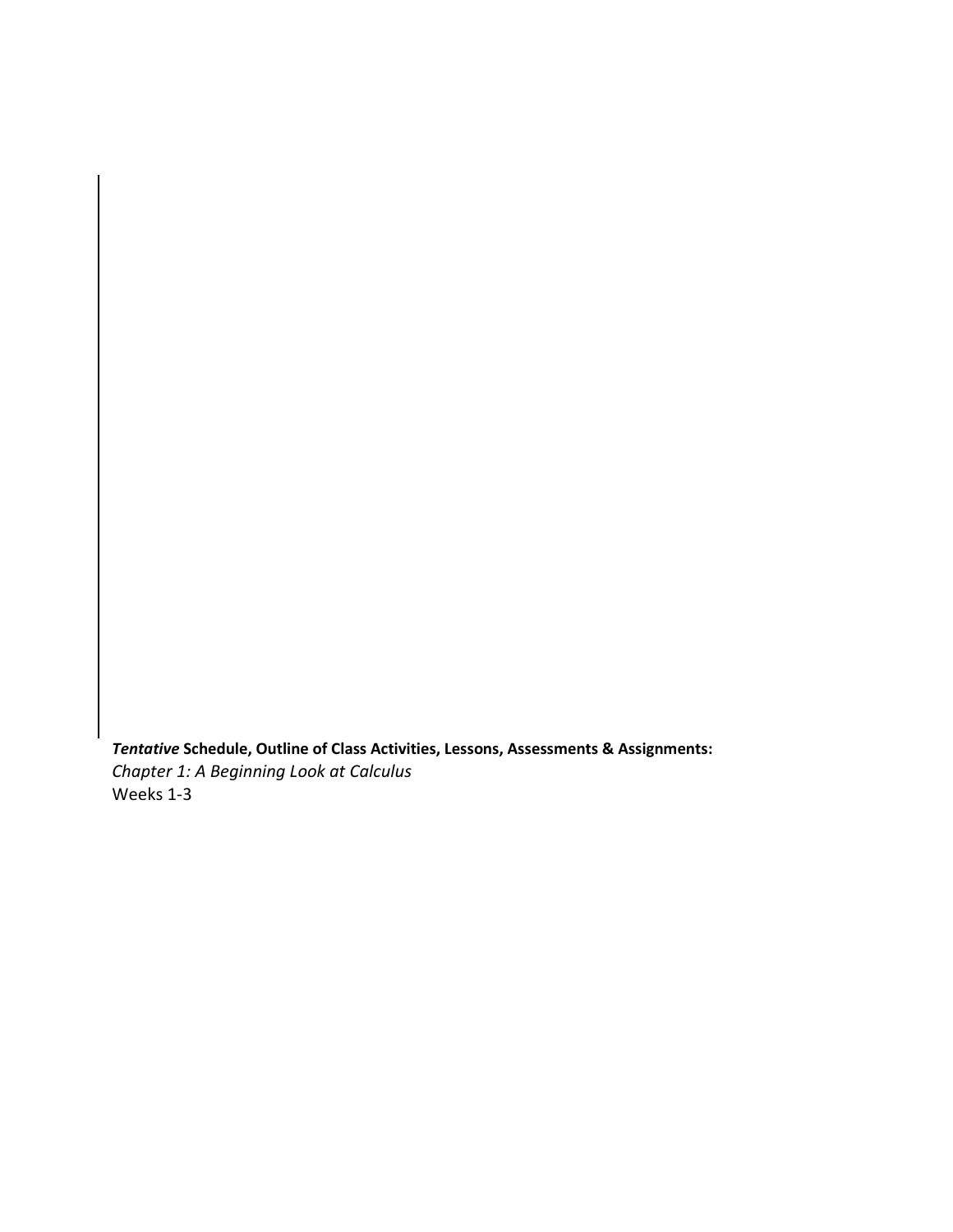| <b>Section</b>         | <b>Lesson</b> | <b>Days</b>           | <b>Lesson Objectives</b>                                                | <b>Materials</b>                                                                                                              | <b>Homework</b>  |
|------------------------|---------------|-----------------------|-------------------------------------------------------------------------|-------------------------------------------------------------------------------------------------------------------------------|------------------|
| 1.1                    | 1.1.1         | $\mathbf{1}$          | Applying Rates and<br><b>Distance</b>                                   | Lesson 1.1.1 Res. Pg.                                                                                                         | $1-2$ to $1-10$  |
| 1.2                    | 1.2.1         | $\mathbf{1}$          | Piecewise Functions and<br>Continuity                                   | None                                                                                                                          | 1-20 to 1-28     |
|                        | 1.2.2         | 1                     | <b>End Behavior and</b><br>Horizontal Asymptotes                        | None                                                                                                                          | 1-36 to 1-43     |
|                        | 1.2.3         | 1                     | Holes, Vertical<br>Asymptotes, and<br><b>Approach Statements</b>        | None                                                                                                                          | $1-51$ to $1-60$ |
|                        | 1.2.4         | $\mathbf{1}$          | <b>Composite Functions</b><br>and Inververse<br><b>Functions</b>        | None                                                                                                                          | 1-68 to $1-76$   |
|                        | 1.2.5         | 1                     | Attributes of Even and<br><b>Odd Functions</b>                          | None                                                                                                                          | 1-82 to 1-91     |
|                        | 1.2.6         | 1                     | Design a Flag (optional)                                                | None                                                                                                                          | 1-93 to 1-95     |
| 1.3                    | 1.3.1         | 1                     | <b>Finite Differences</b>                                               | None                                                                                                                          | 1-101 to 1-109   |
|                        | 1.3.2         | 1                     | Slope Statements and<br><b>Finite Differences of</b><br>Non-Polynomials | None                                                                                                                          | 1-113 to 1-121   |
|                        | 1.3.3         | 1                     | The Slope Walk                                                          | • CBL with Motion<br>Detector or CBR<br>• Distance/Time program<br>• Overhead graphing<br>calculator (or computer<br>display) | 1-125 to 1-132   |
| 1.4                    | 1.4.1         | 1                     | Distance and Velocity                                                   | • CBL with Motion<br>Detector or CBR                                                                                          | 1-138 to 1-146   |
|                        | 1.4.2         | 1                     | Average Velocity on a<br><b>Position Graph</b>                          | • Lesson 1.4.2 Res. Pg.<br>• Colored pencils                                                                                  | 1-152 to 1-161   |
|                        | 1.4.3         | $\mathbf{1}$          | Average Velocity on a<br><b>Velocity Graph</b>                          | None                                                                                                                          | 1-167 to 1-175   |
|                        | 1.4.4         | 1                     | Acceleration                                                            | None                                                                                                                          | 1-181 to 1-189   |
| 1.5                    | 1.5.1         | 1                     | Area and Slope                                                          | Lesson 1.5.1 Res. Pg.                                                                                                         | 1-194 to 1-203   |
| <b>Chapter Closure</b> |               | Varied Format Options |                                                                         |                                                                                                                               |                  |

*Chapter 2: Rates, Sums, Limits, and Continuity* Weeks 3-5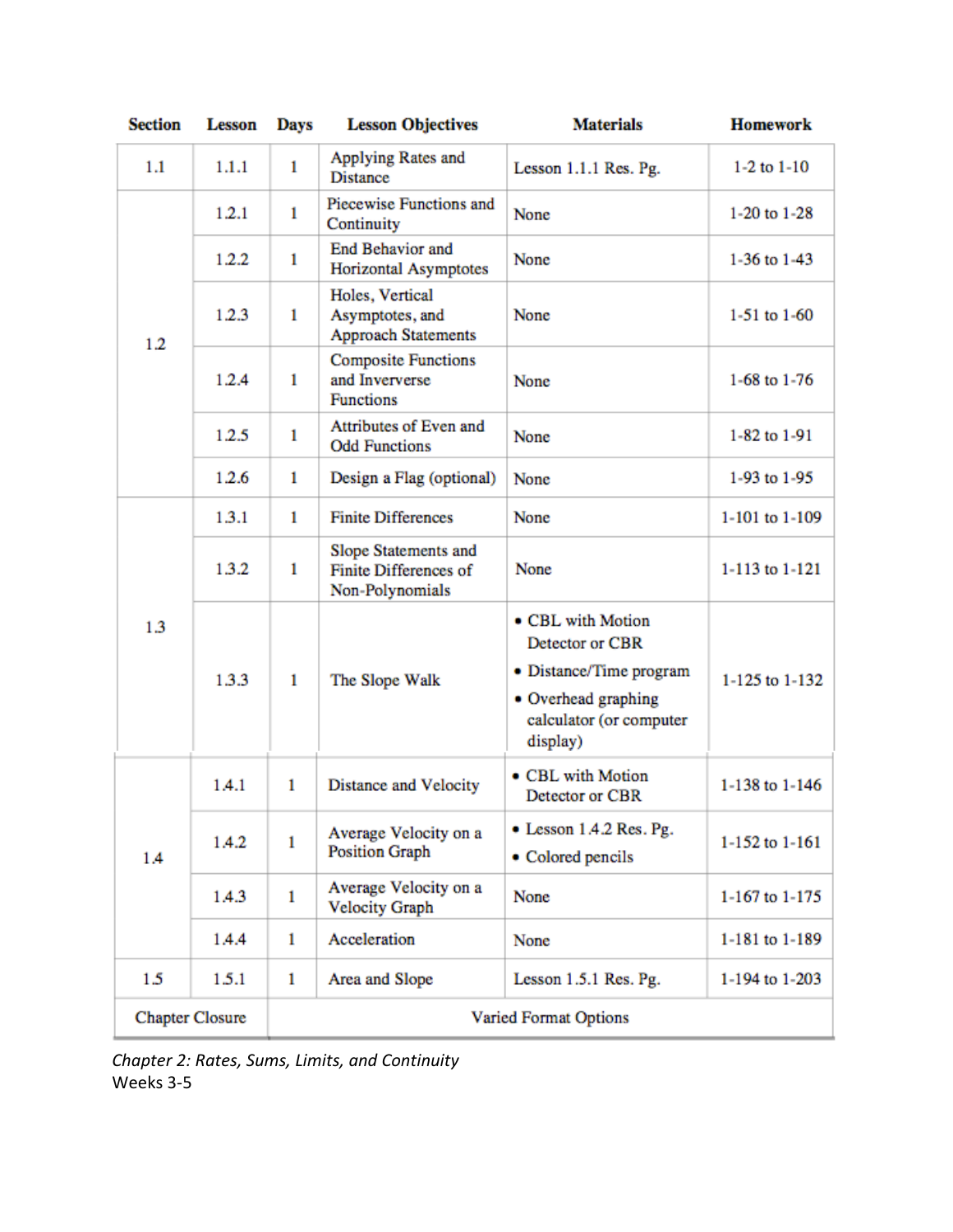**Project**: The students will build and analyze a Rube Goldberg Invention that will fulfill certain continuity requirements on its position graph. Students will also create an instruction manual that outlines their design, writes statements about the increasing/decreasing distance, velocity, and acceleration at different times, find instantaneous rates of change at different times, and in discontinuous situations, find limits of the velocity curve from the left and the right. These projects will be presented to a panel of judges (engineers, mathematics professors, and Da Vinci staff members).

| <b>Section</b>         | <b>Lesson</b> | <b>Days</b>           | <b>Lesson Objectives</b>                        | <b>Materials</b>                                                                                                                                                        | <b>Homework</b>     |
|------------------------|---------------|-----------------------|-------------------------------------------------|-------------------------------------------------------------------------------------------------------------------------------------------------------------------------|---------------------|
| 2.1                    | 2.1.1         | $\mathbf{1}$          | Area Under the Curve<br><b>Using Trapezoids</b> | None                                                                                                                                                                    | $2 - 7$ to $2 - 14$ |
|                        | 2.1.2         | $\mathbf{1}$          | Methods to Easily<br><b>Calculate Area</b>      | None                                                                                                                                                                    | 2-20 to 2-28        |
|                        | 2.1.3         | $\mathbf{1}$          | Area Under the Curve<br>as a Riemann Sum        | None                                                                                                                                                                    | 2-35 to 2-41        |
| 2.2                    | 2.2.1         | $\mathbf{1}$          | <b>Introduction to Limits</b><br>as Predictions | None                                                                                                                                                                    | 2-49 to 2-56        |
|                        | 2.2.2         | $\mathbf{1}$          | Intuitive ideas of<br>Continuity                | <b>None</b>                                                                                                                                                             | 2-64 to 2-72        |
|                        | 2.2.3         | $\mathbf{1}$          | Definition of Continuity                        | None                                                                                                                                                                    | 2-81 to 2-88        |
|                        | 2.2.4         | $\mathbf{1}$          | <b>Evaluating Limits</b>                        | None                                                                                                                                                                    | 2-95 to 2-101       |
| 2.3                    | 2.3.1         | $\mathbf{1}$          | Ramp Lab                                        | Ramps (wheel chair or<br>٠<br>long board)<br>Measuring taps or<br>٠<br>meter/yard sticks<br><b>Balls or marbles</b><br>٠<br>Stop watch<br>۰<br><b>Sticky</b> notes<br>۰ | 2-104 to 2-111      |
|                        | 2.3.2         | $\mathbf{1}$          | Sudden Impact                                   | None                                                                                                                                                                    | 2-114 to 2-121      |
|                        | 2.3.3         | $\mathbf{1}$          | <b>Local Linearity</b>                          | None                                                                                                                                                                    | 2-125 to 2-131      |
| 2.4                    | 2.4.1         | $\mathbf{1}$          | Improving<br>Approximation                      | None                                                                                                                                                                    | 2-136 to 2-145      |
| <b>Chapter Closure</b> |               | Varied Format Options |                                                 |                                                                                                                                                                         |                     |

*Chapter 3: Slope and curve analysis* Weeks 6-9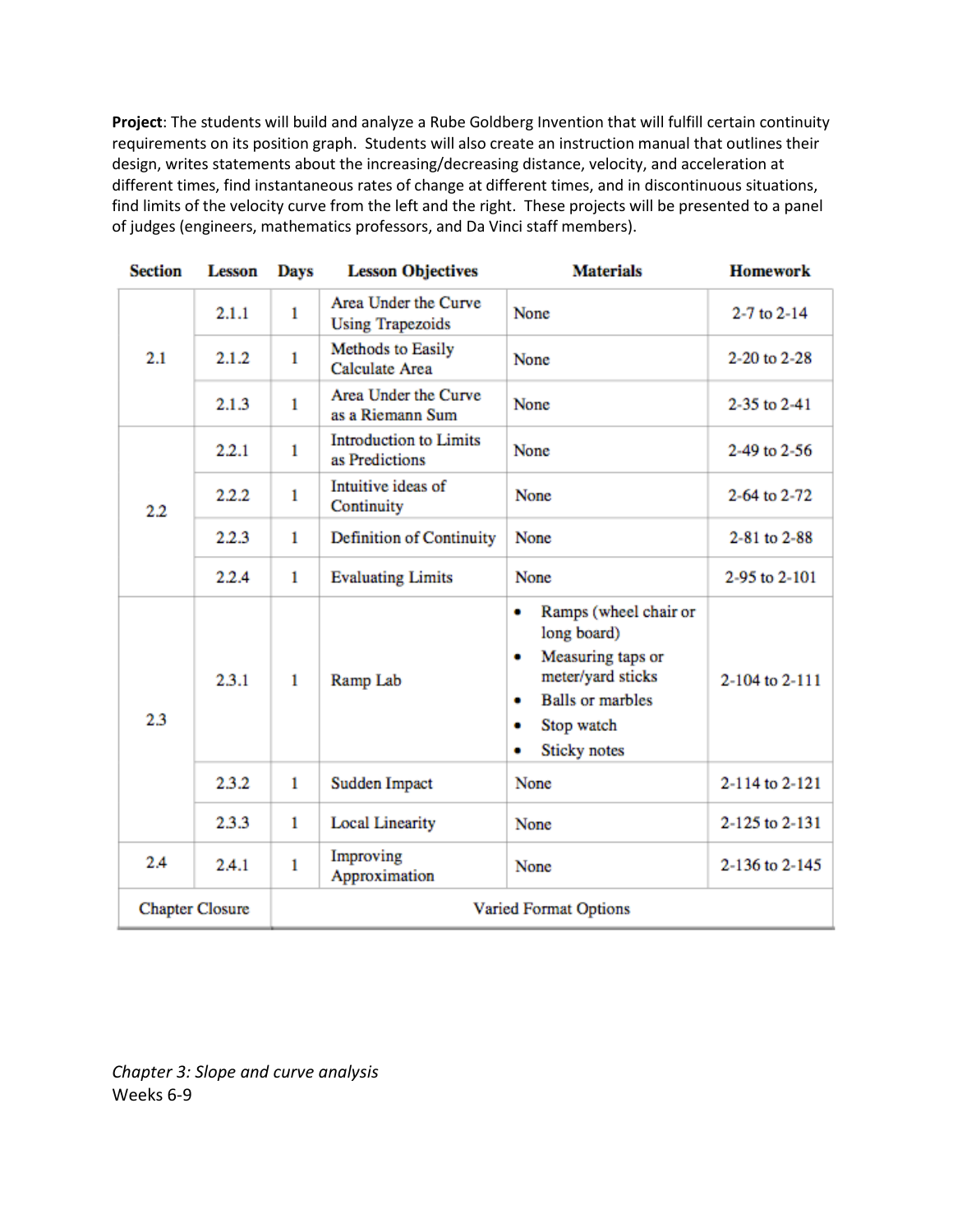**Project:** Students will select a real-life coastline and create a training program for coast guard members to find emergency situations. They will use a piecewise function to model the coastline and create clues using the derivative for the views and paths of a few ships and observers from different points along the coast. This will encourage the students to see the ways that the 1st and 2<sup>nd</sup> derivatives shape and practice with finding the derivatives of parent functions.

| <b>Section</b>         | <b>Lesson</b> | <b>Days</b>                  | <b>Lesson Objectives</b>                           | <b>Materials</b>                                                                                             | <b>Homework</b> |
|------------------------|---------------|------------------------------|----------------------------------------------------|--------------------------------------------------------------------------------------------------------------|-----------------|
| 3.1                    | 3.1.1         | $\mathbf{1}$                 | The Power Rule                                     | $\bullet$ Lesson 3.1.1 A - C Res.<br>Pgs. or poster sized graph<br>paper                                     | $3-9$ to $3-18$ |
|                        | 3.1.2         | $\mathbf{1}$                 | Secants to Tangents,<br><b>AROC</b> to <b>IROC</b> | None                                                                                                         | 3-27 to 3-34    |
| 3.2                    | 3.2.1         | 1                            | Definition of a<br>Derivative                      | None                                                                                                         | 3-42 to 3-51    |
|                        | 3.2.2         | $\mathbf{1}$                 | Derivatives Using<br><b>Multiple Strategies</b>    | None                                                                                                         | 3-58 to 3-67    |
|                        | 3.2.3         | $\mathbf{1}$                 | Derivatives of Sine and<br>Cosine                  | Poster sized graph paper<br>(optional)                                                                       | 3-73 to 3-81    |
| 3.3                    | 3.3.1         | $\mathbf{1}$                 | Curve Constructor: Part I                          | • Sticky notes (optional)                                                                                    | 3-87 to 3-95    |
|                        | 3.3.2         | 1                            | The Shape of a Curve                               | $\bullet$ Lesson 3.3.2 A - F Res.<br>Pgs. (optional)<br>• Colored pens or pencils<br>• Poster board or paper | 3-101 to 3-110  |
|                        | 3.3.3         | $\mathbf{1}$                 | Curve Sketching:<br><b>Derivatives</b>             | • Lesson 3.3.3 Res. Pg. or<br>poster sized graph paper<br>• Markers or stickers (dots)                       | 3-113 to 3-123  |
|                        | 3.3.4         | $1 - 2$                      | The First and Second<br><b>Derivative Tests</b>    | • Motion detectors                                                                                           | 3-130 to 3-140  |
| 3.4                    | 3.4.1         | 1                            | <b>Conditions</b> for<br>Differentiability         | • Overhead graphing<br>calculator (optional)                                                                 | 3-147 to 3-155  |
|                        | 3.4.2         | $\mathbf{1}$                 | Curve Constructor: Part II                         | • Overhead graphing<br>calculator (optional)<br>· Sticky notes (optional)                                    | 3-161 to 3-169  |
|                        | 3.4.3         | $\mathbf{1}$                 | Differentiability of<br><b>Specific Functions</b>  | None                                                                                                         | 3-174 to 3-181  |
|                        | 3.4.4         | $\mathbf{1}$                 | <b>Intersection of Tangents</b>                    | • Lesson 3.4.4 Res. Pg.                                                                                      | 3-183 to 3-190  |
| <b>Chapter Closure</b> |               | <b>Varied Format Options</b> |                                                    |                                                                                                              |                 |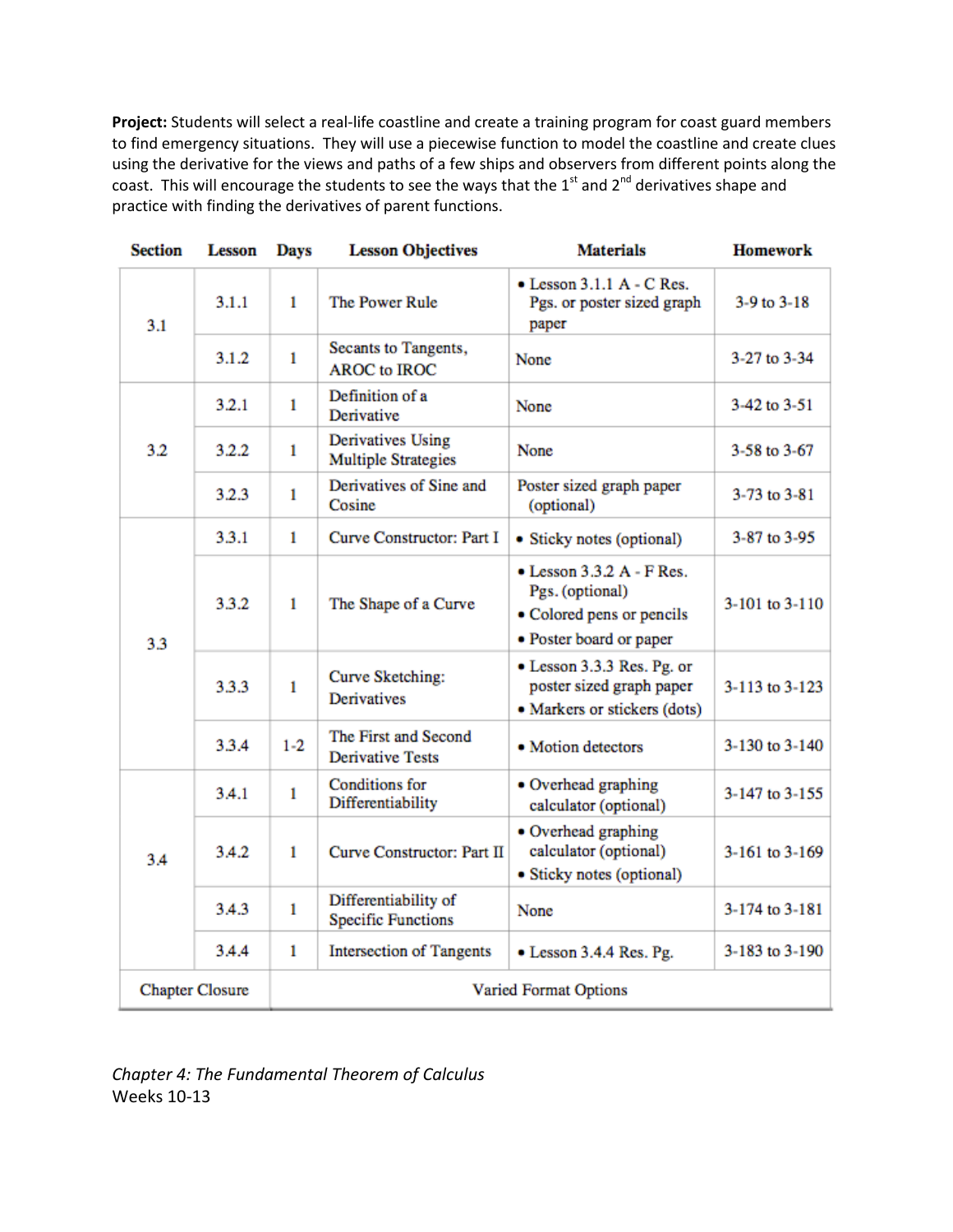**Project:** Students will participate in a mock trial, using their knowledge of velocity, position, and acceleration and the Fundamental Theorem of Calculus to build an argument for/against and solve a teacher's speeding violation case.

|                        | 4.1.1 | $\mathbf{1}$                 | Definite Integrals                                                   | None                  | 4-6 to $4-12$                           |
|------------------------|-------|------------------------------|----------------------------------------------------------------------|-----------------------|-----------------------------------------|
| 4.1                    | 4.1.2 | $\mathbf{1}$                 | Numerical Cases of<br>Definite Integrals                             | Graphing calculator   | 4-18 to 4-26                            |
| 4.2                    | 4.1.3 | $\mathbf{1}$                 | Properties of Definite<br>Integrals                                  | None                  | 4-31 to 4-39                            |
|                        | 4.2.1 | $\mathbf{1}$                 | Deriving "Area<br>Functions"                                         | None                  | 4-43 to 4-51                            |
|                        | 4.2.2 | $\mathbf{1}$                 | <b>Indefinite and Definite</b><br>Integrals                          | <b>None</b>           | 4-56 to 4-64                            |
|                        | 4.2.3 | $\mathbf{1}$                 | The Fundamental<br>Theorem of Calculus                               | <b>None</b>           | 4-73 to 4-80                            |
| 4.3                    | 4.2.4 | $\mathbf{1}$                 | The Fundamental<br><b>Theorem of Calculus</b>                        | None                  | 4-86 to 4-94                            |
|                        | 4.3.1 | 1                            | Fast Times: Parts 1 & 2                                              | None                  | 4-98 to 4-105                           |
|                        | 4.3.2 | $\mathbf{1}$                 | Fast Times: Parts 3 & 4                                              | <b>None</b>           | 4-108 to 4-115                          |
| 4.4                    | 4.3.3 | 1                            | Fast Times: Part 5                                                   | <b>None</b>           | Closing<br><b>Statement</b><br>Write-up |
|                        | 4.4.1 | $\mathbf{1}$                 | <b>Area Between Curves</b>                                           | None                  | 4-123 to 4-130                          |
|                        | 4.4.2 | $\mathbf{1}$                 | More Area Between<br><b>Curves</b>                                   | None                  | 4-135 to 4-144                          |
|                        | 4.4.3 | $1 - 2$                      | Multiple Methods for<br><b>Finding Area Between</b><br><b>Curves</b> | Lesson 4.4.3 Res. Pg. | 4-150 to 4-157                          |
| 4.5                    | 4.5.1 | 1                            | Newton's Method<br>(optional)                                        | Lesson 4.5.1 Res. Pg. | 4-162 to 4-168                          |
| <b>Chapter Closure</b> |       | <b>Varied Format Options</b> |                                                                      |                       |                                         |

Semester Review Course Evaluation

*Assessments:* Group Project Presentations Final Exam

#### **Further Readings:**

Leithold, L. (1995). *The Calculus 7.* New York, NY: Harpercollins College Division.